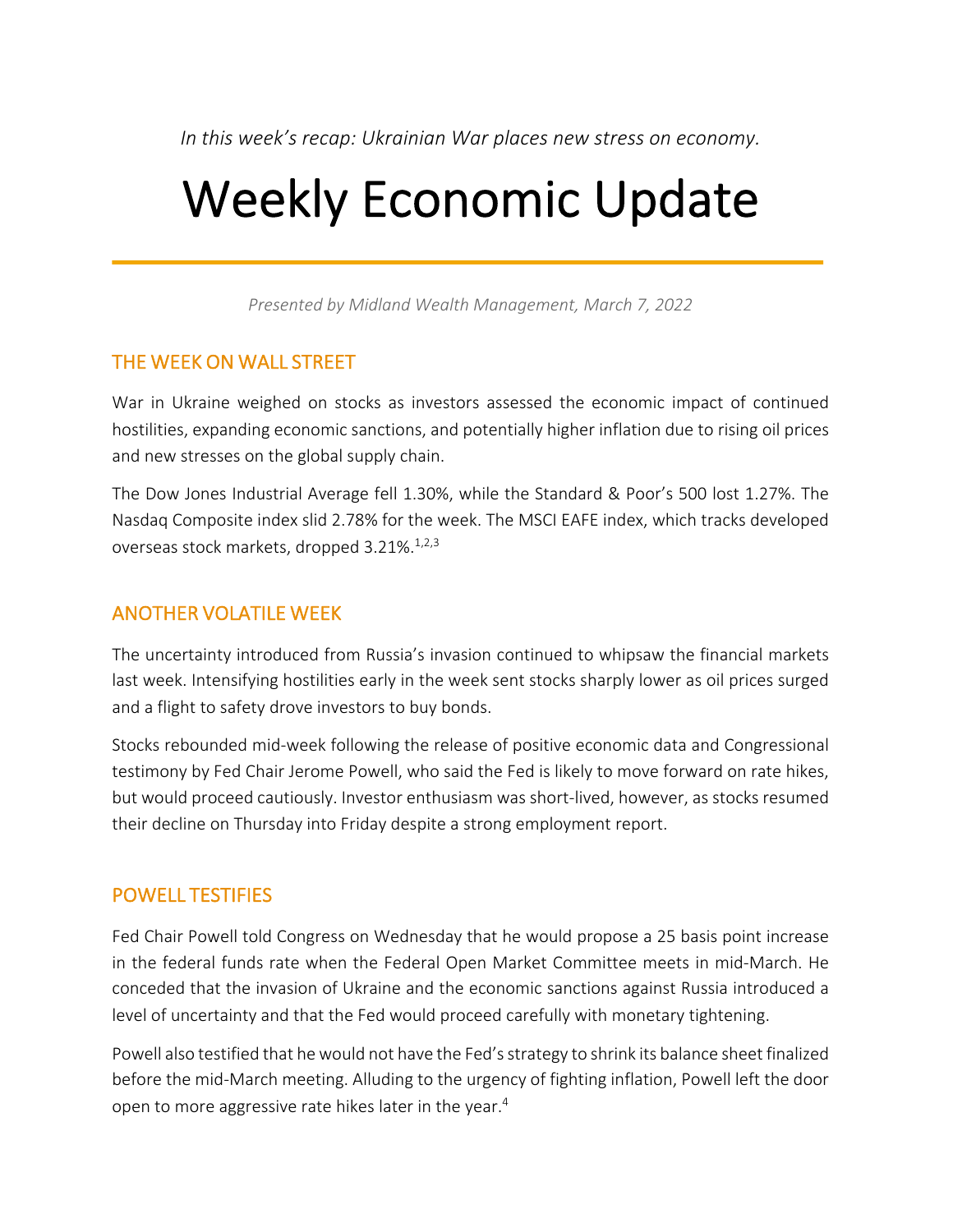#### TIP OF THE WEEK



*Applying for a mortgage online could save you some money in terms of closing costs, origination fees and interest rates as the online application cost is less for the lender to bear.*

### THE WEEK AHEAD: KEY ECONOMIC DATA

Wednesday: JOLTS (Job Openings and Labor Turnover Survey)

Thursday: Consumer Price Index. Jobless Claims.

Friday: Consumer Sentiment.

Source: Econoday, March 4, 2022

The Econoday economic calendar lists upcoming U.S. economic data releases (including key economic indicators), Federal Reserve policy meetings, and speaking engagements of Federal Reserve officials. The content is developed from sources believed to be providing accurate information. The forecasts or forward-looking statements are based on assumptions and may not materialize. The forecasts also are subject to revision.

### THE WEEK AHEAD: COMPANIES REPORTING EARNINGS

Tuesday: Guidewire Software, Inc. (GWRE).

Wednesday: Asana, Inc. (ASAN).

Thursday: JD.com, Inc. (JD), Ulta Beauty, Inc. (ULTA), DocuSign (DOCU), Rivian Automotive, Inc. (RIVN).

Source: Zacks, March 4, 2022

Companies mentioned are for informational purposes only. It should not be considered a solicitation for the purchase or sale of the securities. Investing involves risks, and investment decisions should be based on your own goals, time horizon, and tolerance for risk. The return and principal value of investments will fluctuate as market conditions change. When sold, investments may be worth more or less than their original cost. Companies may reschedule when they report earnings without notice.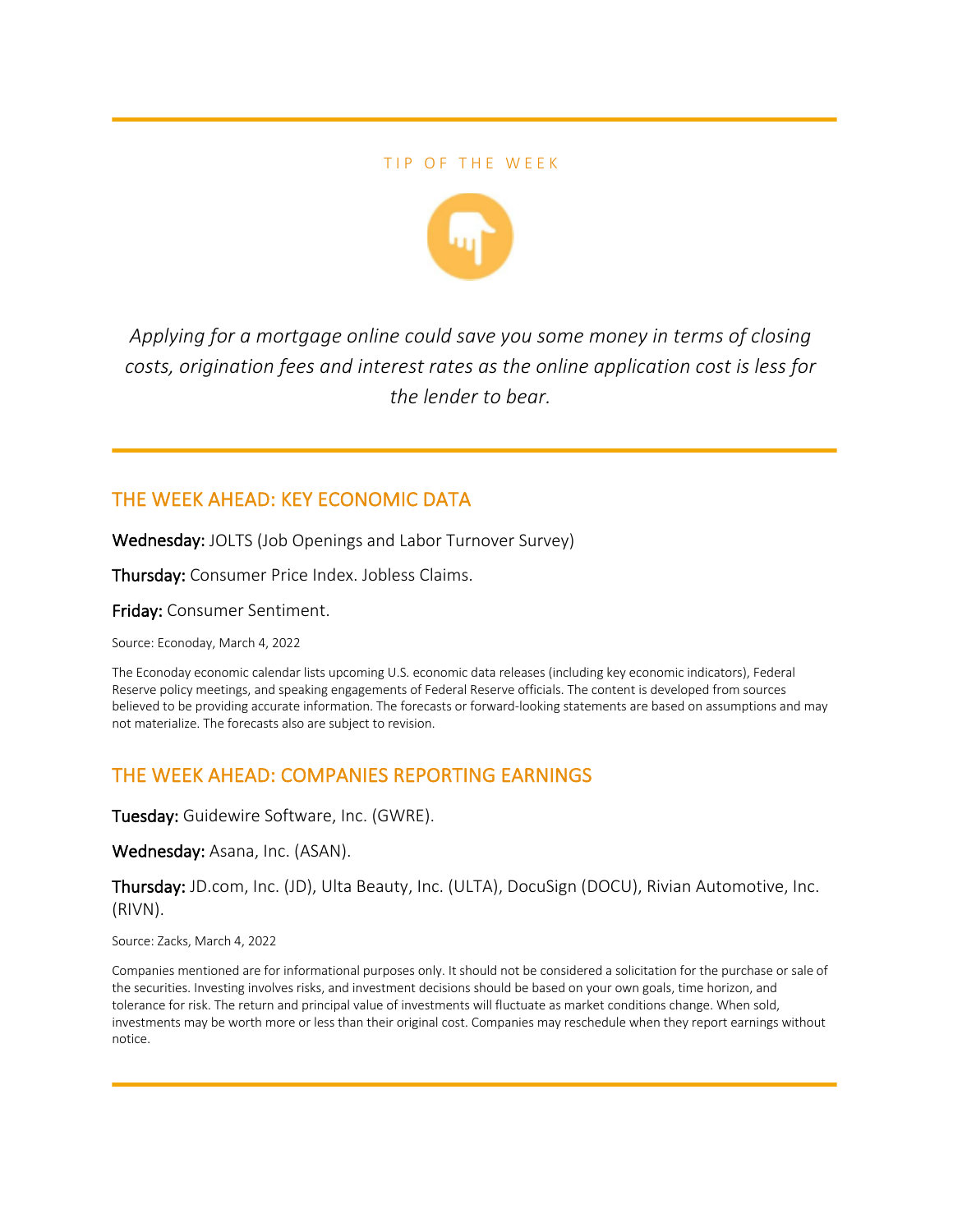#### **QUOTE OF THE WEEK**



## "Life shrinks or expands according to one's courage."

**ANAÏS NIN** 

| <b>Market Index</b>   |                 |         | <b>Close</b> | <b>Week</b> | $Y-T-D$   |
|-----------------------|-----------------|---------|--------------|-------------|-----------|
| <b>DJIA</b>           |                 |         | 33,614.80    | $-1.30%$    | $-7.49%$  |
| <b>NASDAQ</b>         |                 |         | 13,313.44    | $-2.78%$    | $-14.90%$ |
| <b>MSCI-EAFE</b>      |                 |         | 2,107.87     | $-3.21%$    | $-9.77%$  |
| <b>S&amp;P 500</b>    |                 |         | 4,328.87     | $-1.27%$    | $-9.18%$  |
|                       |                 |         |              |             |           |
| 4600                  |                 |         |              |             |           |
| 4500                  |                 |         |              |             |           |
| 4400                  | 4373.94         |         | 4386.54      | 4363.49     | 4328.87   |
| 4300                  |                 | 4306.26 |              |             |           |
| 4200                  |                 |         |              |             |           |
| 4100                  |                 |         |              |             |           |
| 4000                  | Mon             | Tue     | Wed          | Thurs       | Fri       |
|                       |                 |         |              |             |           |
| S&P 500 (daily close) |                 |         |              |             |           |
|                       |                 |         |              |             |           |
|                       | <b>Treasury</b> |         | <b>Close</b> | <b>Week</b> | $Y-T-D$   |
|                       | 10-Year Note    |         | 1.75%        | $-0.22%$    | $+0.23%$  |

Sources: The Wall Street Journal, March 4, 2022; Treasury.gov, March 4, 2022 Weekly performance for the Dow Jones Industrial Average, Standard & Poor's 500 Index, and NASDAQ Composite Index is measured from the close of trading on Friday, February 25, to Friday, March 4, close. Weekly performance for the MSCI-EAFE is measured from Friday, February 25, open to Thursday, March 3, close. Weekly and year-to-date 10-year Treasury note yield are expressed in basis points.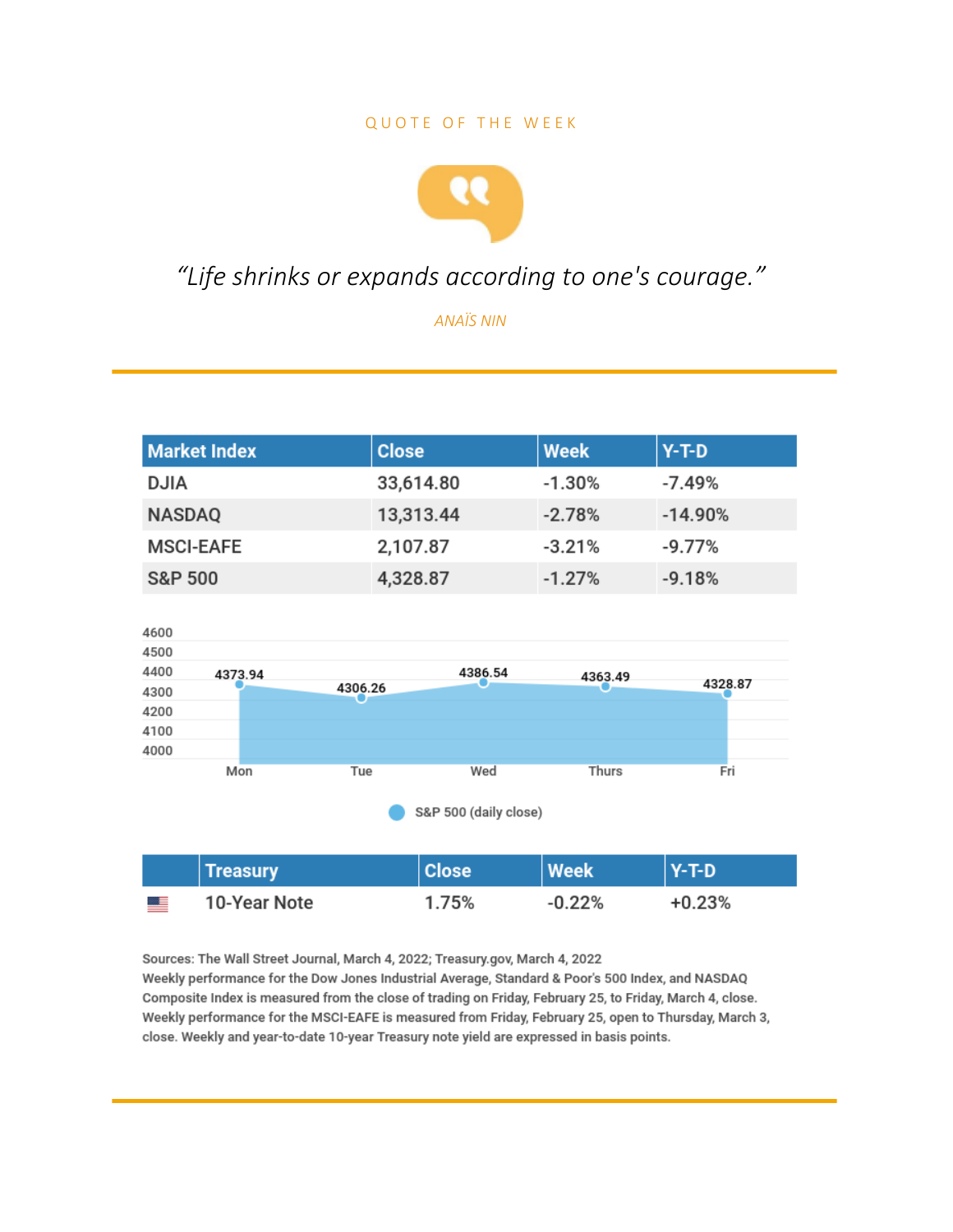

# *There is a word (four letters long) that begins with the letter I. If you put the letter A at the front of this four-letter word, it becomes a five-letter word which is pronounced exactly the same. Name both words?*

LAST WEEK'S RIDDLE: You have a can of soda in your hand and someone tells you to drink the bottom *half of it first. How can you do that?*

*ANSWER: Use a straw.*

Midland Wealth Management may be reached at 1-888-637-2120 or midlandsb.com/wealthmanagement.

Please mark wealthmanagement@mkt-midlandsb.com as an approved sender in your email to receive our communications.

Midland Wealth Management is a trade name used by Midland States Bank and its subsidiary Midland Trust Company. Investments are not insured by the FDIC or any other government agency, are not deposits or obligations of the bank, are not guaranteed by the bank or any federal government agency, and are subject to risks, including the possible loss of principal.

Investing involves risks, and investment decisions should be based on your own goals, time horizon, and tolerance for risk. The return and principal value of investments will fluctuate as market conditions change. When sold, investments may be worth more or less than their original cost.

The forecasts or forward-looking statements are based on assumptions, may not materialize, and are subject to revision without notice.

The market indexes discussed are unmanaged, and generally, considered representative of their respective markets. Index performance is not indicative of the past performance of a particular investment. Indexes do not incur management fees, costs, and expenses. Individuals cannot directly invest in unmanaged indexes. Past performance does not guarantee future results.

The Dow Jones Industrial Average is an unmanaged index that is generally considered representative of large-capitalization companies on the U.S. stock market. Nasdaq Composite is an index of the common stocks and similar securities listed on the NASDAQ stock market and is considered a broad indicator of the performance of technology and growth companies. The MSCI EAFE Index was created by Morgan Stanley Capital International (MSCI) and serves as a benchmark of the performance of major international equity markets, as represented by 21 major MSCI indexes from Europe, Australia, and Southeast Asia. The S&P 500 Composite Index is an unmanaged group of securities that are considered to be representative of the stock market in general.